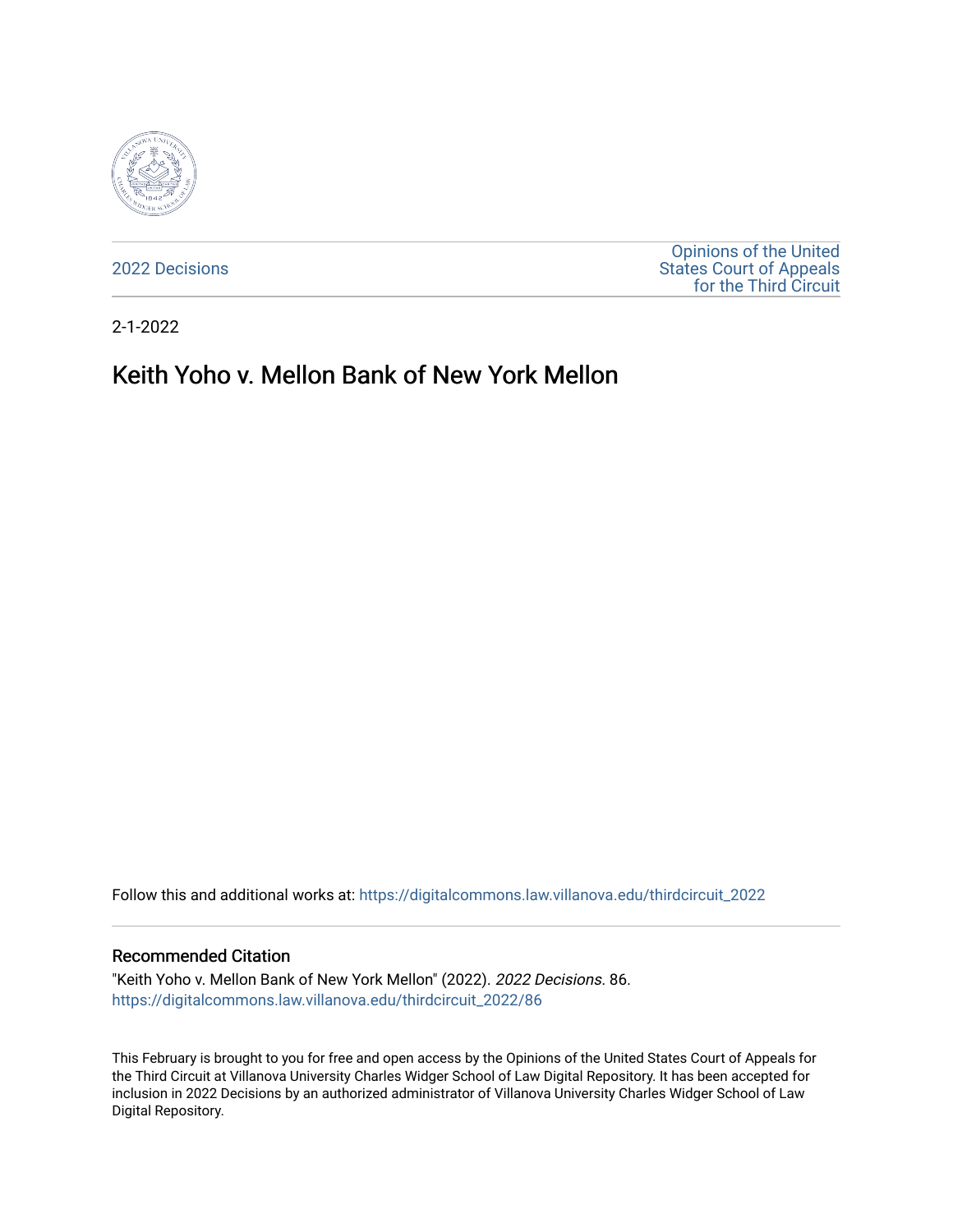# NOT PRECEDENTIAL

# UNITED STATES COURT OF APPEALS FOR THE THIRD CIRCUIT

No. 21-1071 **\_\_\_\_\_\_\_\_\_\_\_**

**\_\_\_\_\_\_\_\_\_\_**

Keith Yoho, Appellant

v.

The Bank of New York Mellon Corporation, a corporation; MSBC Securities Corporation, a corporation; and the Dreyfus Corporation, a corporation

**\_\_\_\_\_\_\_\_\_\_\_\_\_\_\_\_**

Appeal from the United States District Court for the Western District of Pennsylvania (D.C. Civil Action No. 2-17-cv-00917) District Judge: Honorable J. Nicholas Ranjan

Submitted Under Third Circuit L.A.R. 34.1(a) January 10, 2022

**\_\_\_\_\_\_\_\_\_\_\_\_\_\_\_\_**

Before: AMBRO, BIBAS, and ROTH, Circuit Judges

(Opinion filed: February 1, 2022)

OPINION[\\*](#page-1-0) **\_\_\_\_\_\_\_\_\_\_\_**

**\_\_\_\_\_\_\_\_\_\_\_**

AMBRO, Circuit Judge

<span id="page-1-0"></span><sup>\*</sup> This disposition is not an opinion of the full Court and pursuant to I.O.P. 5.7 does not constitute binding precedent.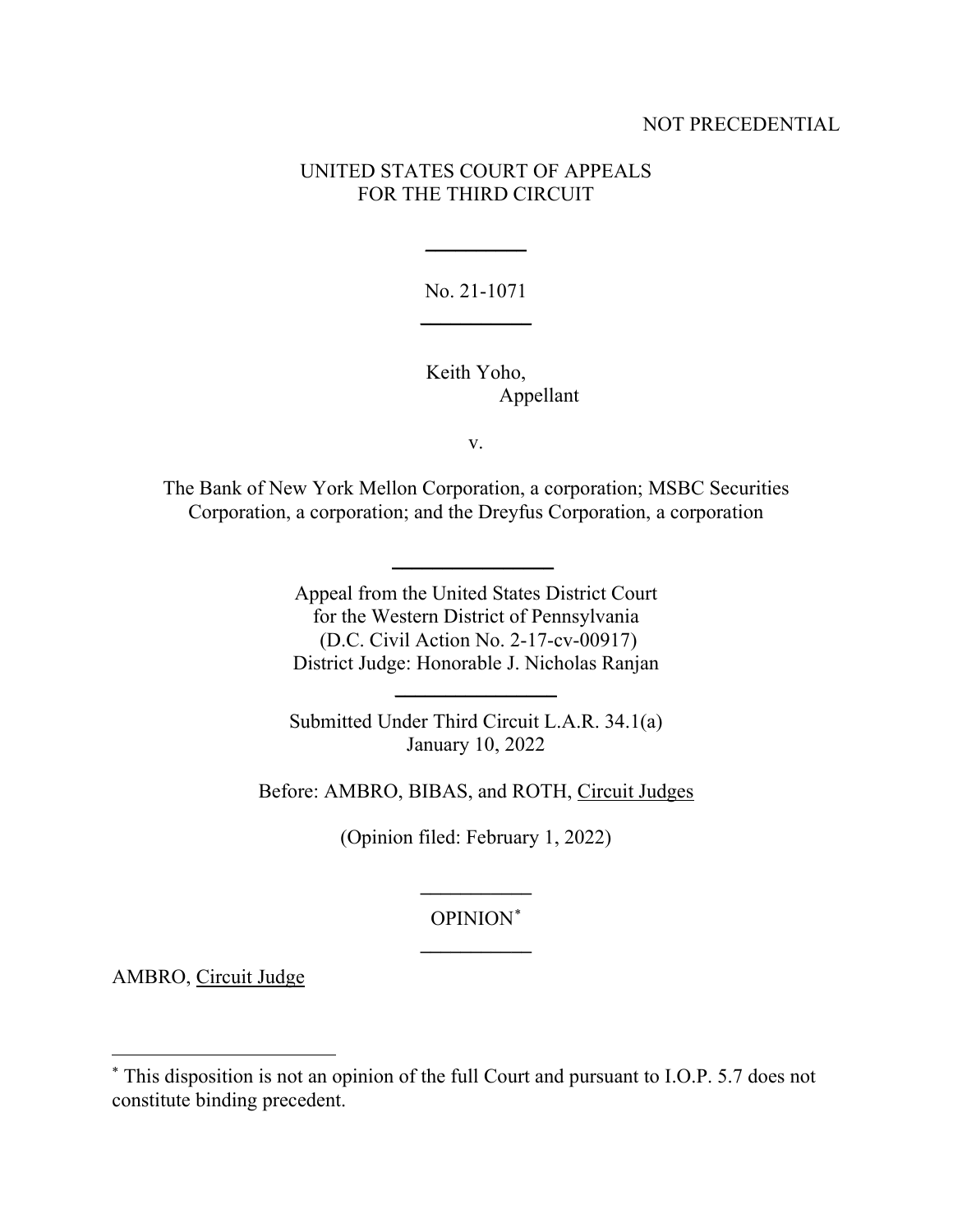Keith Yoho appeals the District Court's grant of summary judgment in favor of his former employer, MSBC Securities Corp.; its sister company, The Dreyfus Corp.; and their parent company, The Bank of New York Mellon (together, "BNYM"). His lawsuit stems from his termination by BNYM in September 2016. He challenges the District Court's disposition of his claims of disability discrimination (for his alleged alcoholism), spoilation of evidence, along with defamation and tortious interference.<sup>[1](#page-2-0)</sup> We affirm the judgment of the District Court because it correctly determined there were no genuine issues of material fact and BNYM was entitled to judgment as a matter of law. [2](#page-2-1)

I.

Yoho worked as a Senior Wholesaler for BNYM from February 2005 through September 2016. Though he excelled in this role and was considered a top performer, Yoho was terminated following an internal investigation into alleged misconduct toward female coworkers at August 2016 sales conferences in Chicago and San Diego. Specifically, Yoho allegedly: (1) told coworker Christine Noland "'your fat ass gives me such a hard-on' or words to that effect," App. at 921, 4; (2) placed a late-night call to Britney Curtin, a junior coworker, inviting her to his hotel room; (3) told coworker Audrey Seybert she was "too old for him to date," and on another occasion touched her

<span id="page-2-0"></span><sup>&</sup>lt;sup>1</sup> Yoho also alleged age discrimination, hostile work environment, retaliation, and corresponding violations of the Pennsylvania Human Rights Act. As he does not appeal the District Court's disposition of these claims, they are waived. *See Kost v. Kozakiewicz*, 1 F.3d 176, 182 (3d Cir. 1993).

<span id="page-2-1"></span><sup>&</sup>lt;sup>2</sup> The District Court had federal question jurisdiction under 28 U.S.C. § 1331 and supplemental jurisdiction under 28 U.S.C. § 1367. We have appellate jurisdiction under 28 U.S.C. § 1291.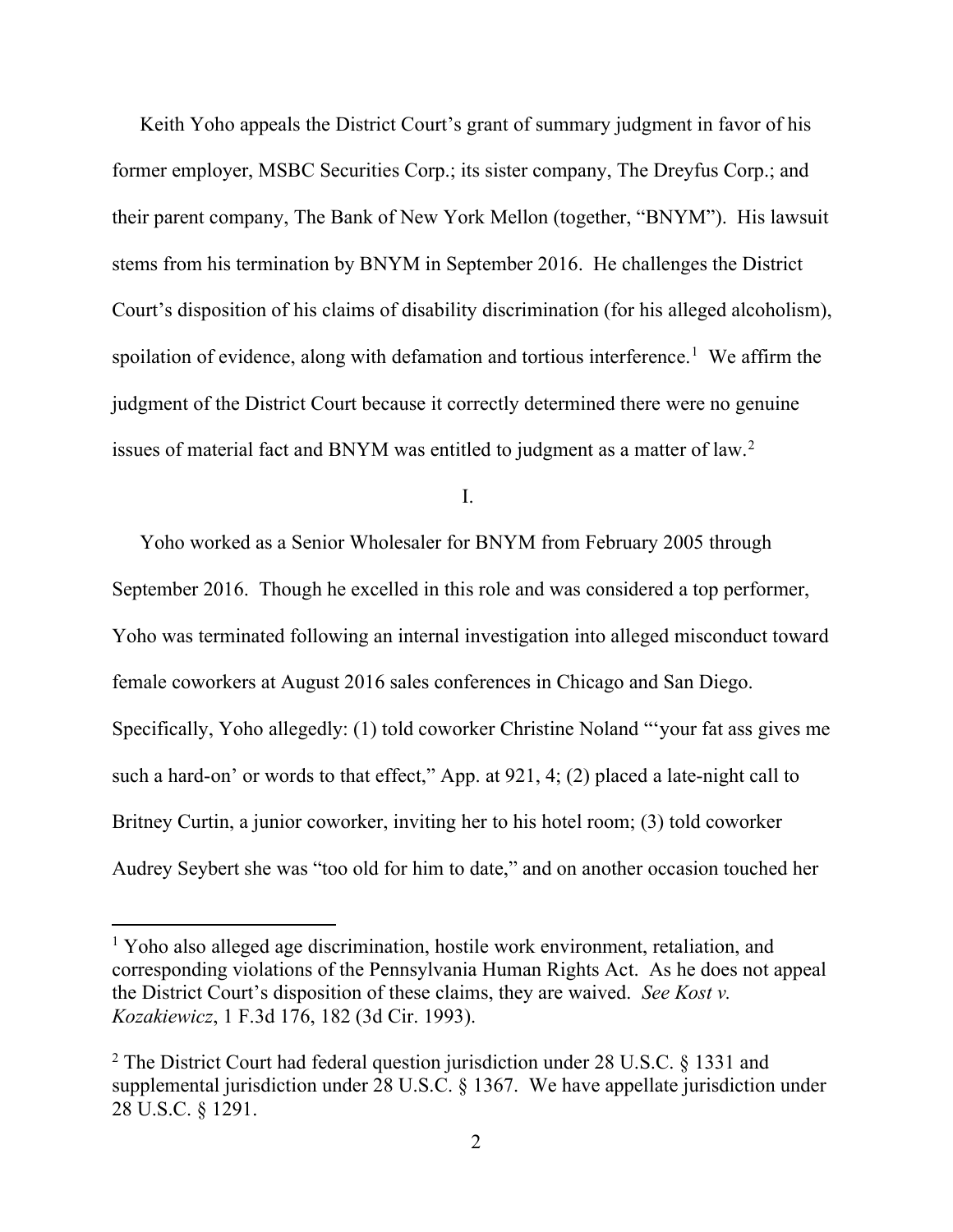lower back in a way that made her uncomfortable**,** App. at 5, 921-22; and (4) told coworker Bria Gilbert her Australian accent was "sexy" and that he wanted to use her picture in his marketing materials to increase his sales. App. at 5, 492.Noland brought these allegations to the attention of Raymond Pruett, Yoho's "second-level" manager, who, in turn, communicated these complaints to BNYM's Human Resources Department, which started the investigation. App. at 5-6.

An employee named Thomas Galante headed that investigation, reporting to a group made up of BNYM in-house lawyers, HR personnel, Pruett, and Pruett's supervisor, Joe Moran. Galante interviewed Pruett, Noland, Curtin, Seybert, Gilbert, an employee named Nick Vanderlinden, and Yoho. Galante is blind and relied on a device called a Stenomask to dictate his notes for many of these interviews.<sup>[3](#page-3-0)</sup> On September 7, 2016 the same day Galante interviewed Yoho—BNYM terminated him, alleging he violated its "Code of Conduct" and "Sexual and Other Discriminatory Harassment Policy." App. at 6, 19, 1610-12.Pruett, as Yoho's supervisor, bore final responsibility for this decision and informed Yoho by phone, reading a statement prepared by HR. A few days prior, on September 3, Yoho phoned a person in BNYM's confidential Employee Assistance Program to discuss his purported alcohol abuse. He told his close friend and immediate supervisor, Tim McCormick, about the call; McCormick, in turn, passed this information to Pruett. Alleging BNYM used the sexual misconduct investigation as pretext to fire him, Yoho sued.

<span id="page-3-0"></span> $3$  A Stenomask is a recording device that covers the user's mouth, allowing him to dictate his notes without being heard by others.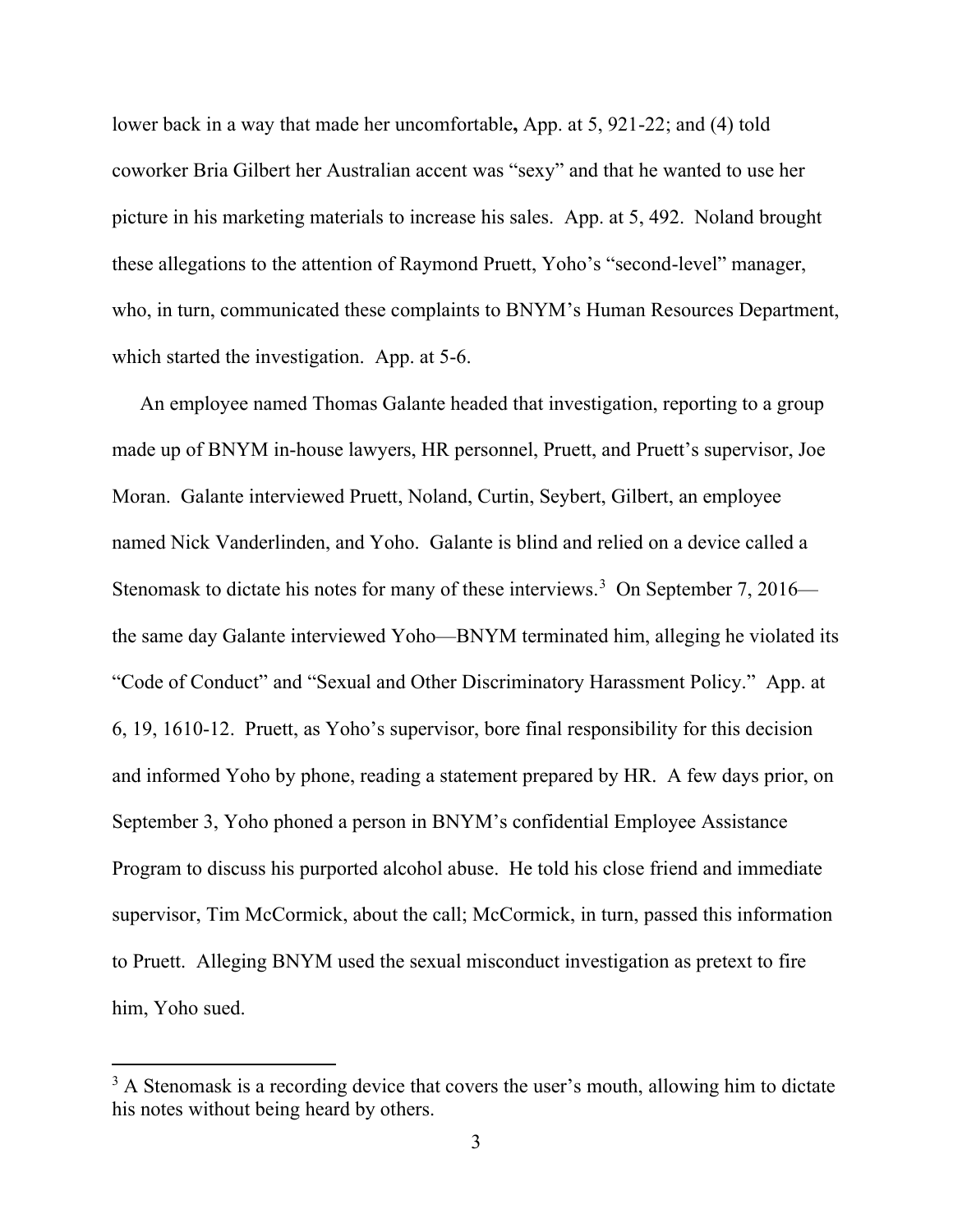We give a fresh, or plenary, review of motions for summary judgment, applying the same standard as the District Court. *See Blunt v. Lower Merion Sch. Dist.*, 767 F.3d 247, 265 (3d Cir. 2014). Summary judgment is proper if, after viewing the underlying facts "in the light most favorable to [Yoho]," *id.* (internal quotation marks omitted), "there is no genuine dispute as to any material fact and the movant is entitled to judgment as a matter of law." Fed. R. Civ. P. 56(a).

#### III.

Yoho first challenges the District Court's holding that he could not prove disability discrimination because he failed to show pretext on the part of BNYM. To do so, Yoho had to submit evidence "from which a factfinder could reasonably either (1) disbelieve the employer's articulated legitimate reasons; or (2) believe that an invidious discriminatory reason was more likely than not a motivating or determinative cause of the employer's action." *Fuentes v. Perskie*, 32 F.3d 759, 764 (3d Cir. 1994).

Yoho maintains that "inconsistencies" regarding the reasons for and the process surrounding his termination demonstrate pretext. We disagree. He points to inconsistencies in the statements and testimony of witnesses who were interviewed regarding his alleged sexual harassment. But these inconsistencies fall short of showing a lack of truthfulness known to BNYM yet used by it as an excuse to fire him for his alcoholism. Moreover, Yoho admitted to much of the conduct at issue, including making inappropriate remarks to Seybert and Gilbert, and placing a late-night call to Curtin's hotel room. Indeed, the only evidence Yoho cites to show BNYM may have had a

4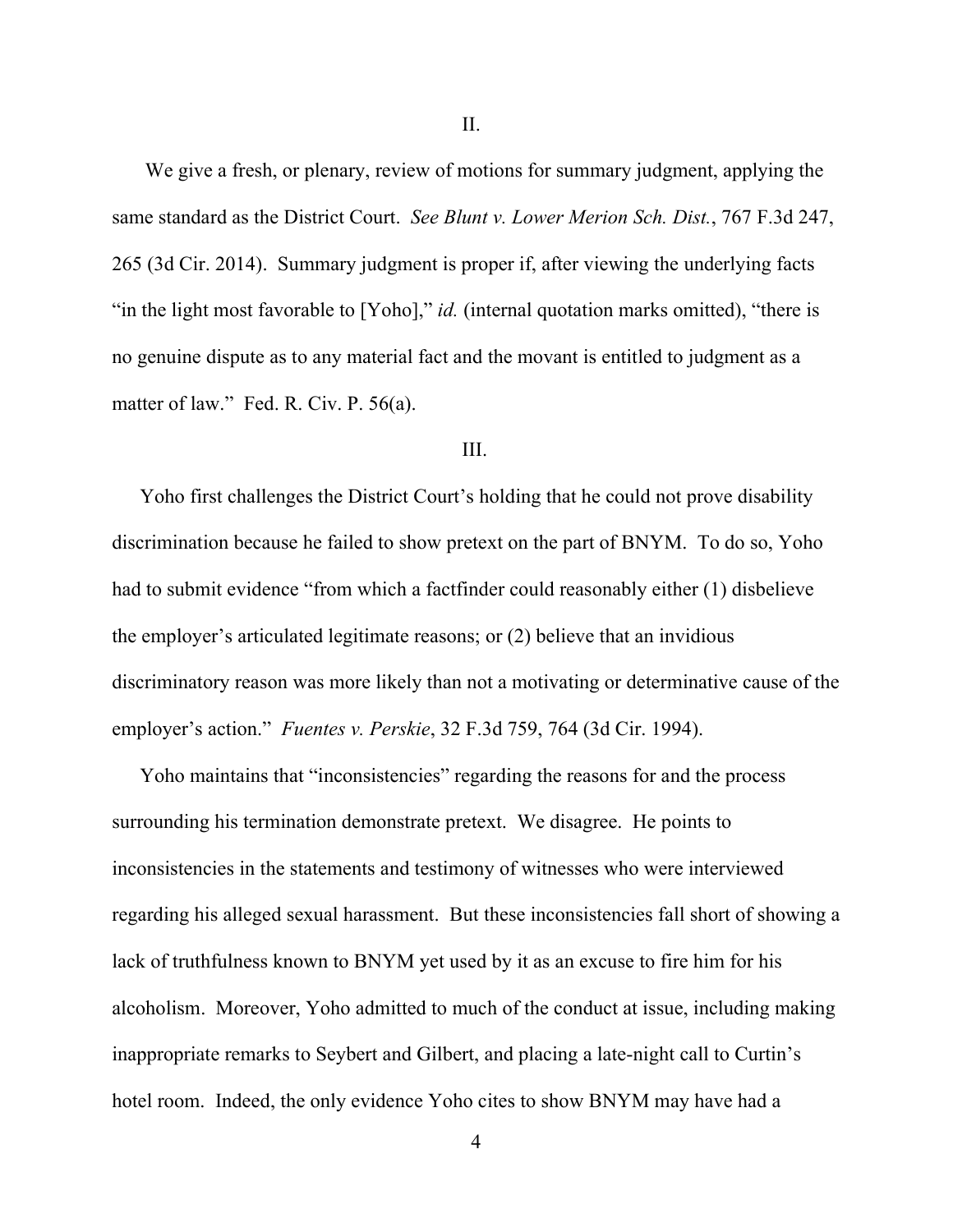discriminatory reason for his termination is his supervisors' general knowledge that he drank and requested help for his alleged alcoholism. But the internal investigation began before Yoho called Employee Assistance, and the record shows BNYM reached a tentative decision to terminate him on September 2, one day *before* he sought assistance. Thus, his supervisors' general knowledge of a possible alcohol problem does not establish a genuine issue of material fact as to why he was fired.

Yoho also claims BNYM was inconsistent in its position on who made the decision to terminate him. The record, however, shows no such inconsistencies. Rather, it identifies Pruett as the "responsible decisionmaker," with other BNYM employees involved in the termination decision. App. at 20. Yoho further claims BNYM was inconsistent as to the date of his termination, pointing to allegedly contradictory evidence indicating either September 2 or September 7. This claim is likewise not supported by the record, which shows, that, while BNYM *tentatively* decided to terminate him on September 2 (pending Galante's interview with Yoho), it made the final decision on September 7, the day he was terminated. As these purported inconsistencies reveal no genuine issues of material fact, Yoho cannot establish pretext necessary to support his disability-discrimination claim. We therefore have no evidence to question BNYM's assertion that it terminated him for cause.

## IV.

Yoho next argues he is entitled to summary judgment as a sanction for alleged spoilation of evidence based on BNYM's loss of the original audio recordings of

5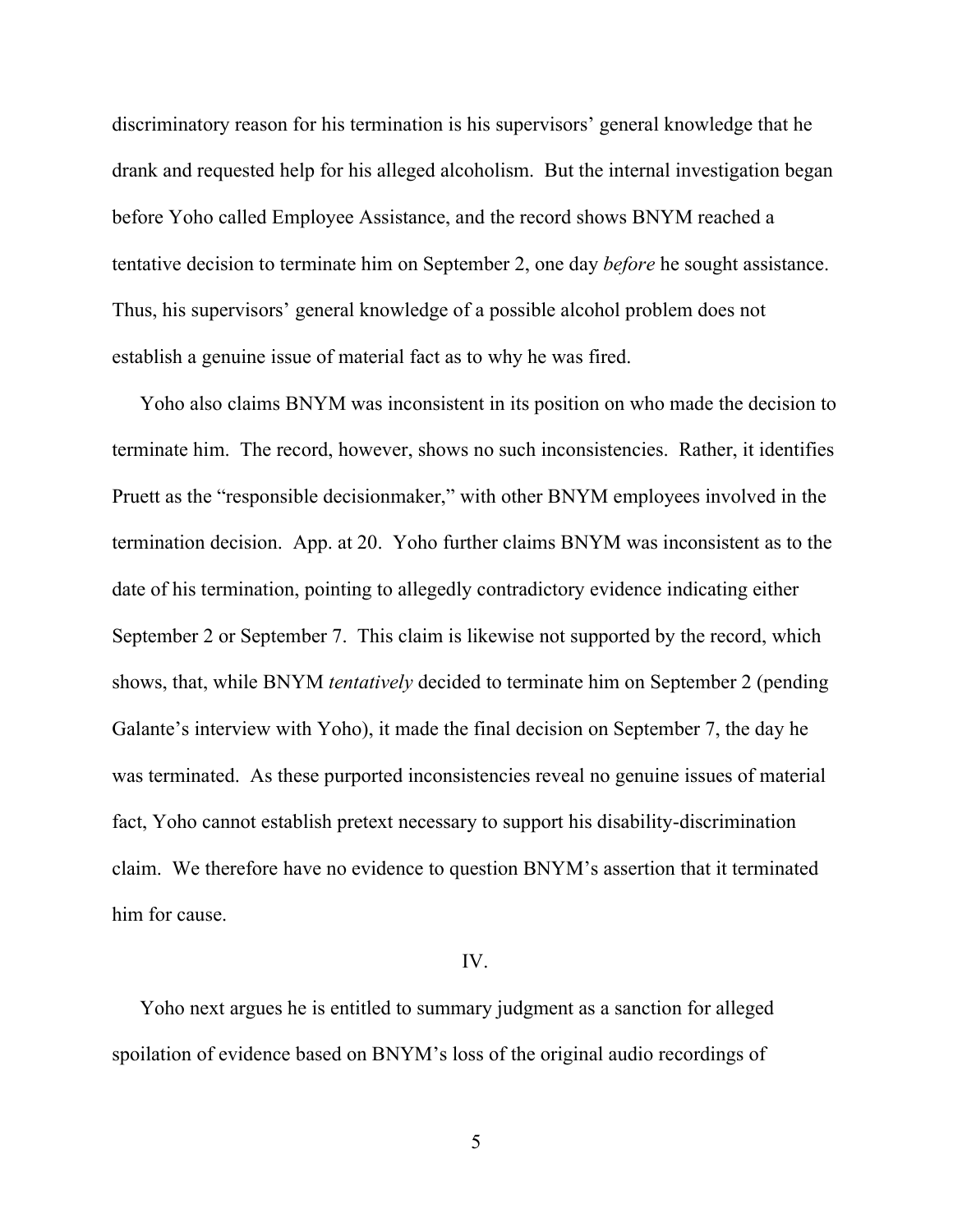Galante's interview notes.<sup>[4](#page-6-0)</sup> As noted above, Galante dictated many of his interview notes using a Stenomask recording device. He then had an intern transcribe the audio recordings into typed notes. In discovery, BNYM provided Yoho with the typed notes but not the original audio recordings. Galante later testified that, after the intern transcribed his audio notes, he "misplaced" those recordings. App. at 21.Yoho contends this is spoliation of evidence.

We again disagree. To support a finding of spoliation of evidence, Yoho had to show bad faith on the part of BNYM. *See Bull*, 665 F.3d at 79 ("No unfavorable inference arises when the circumstances indicate that the document or article in question has been lost or accidentally destroyed, or where the failure to produce it is otherwise properly accounted for.") (internal quotation marks omitted). But Galante testified he simply misplaced the recordings, and Yoho failed to offer any evidence refuting this testimony. Likewise, Yoho failed to provide any evidence showing the typed notes would differ in any meaningful way from the lost audio recordings. Although these facts may show BNYM's investigation was sloppy, Yoho cannot establish a genuine issue of material fact as to its bad faith in losing the audio recordings.

## V.

Finally, Yoho contests the District Court's grant of summary judgment on his defamation and tortious-interference claims. Both are premised on a single statement made by Yoho's close friend and former supervisor, McCormick, to a manager at LoCorr

<span id="page-6-0"></span><sup>&</sup>lt;sup>4</sup> We review the District Court's denial of sanctions for spoilation of evidence for abuse of discretion. *Bull v. United Parcel Serv., Inc.*, 665 F.3d 68, 73 (3d Cir. 2012).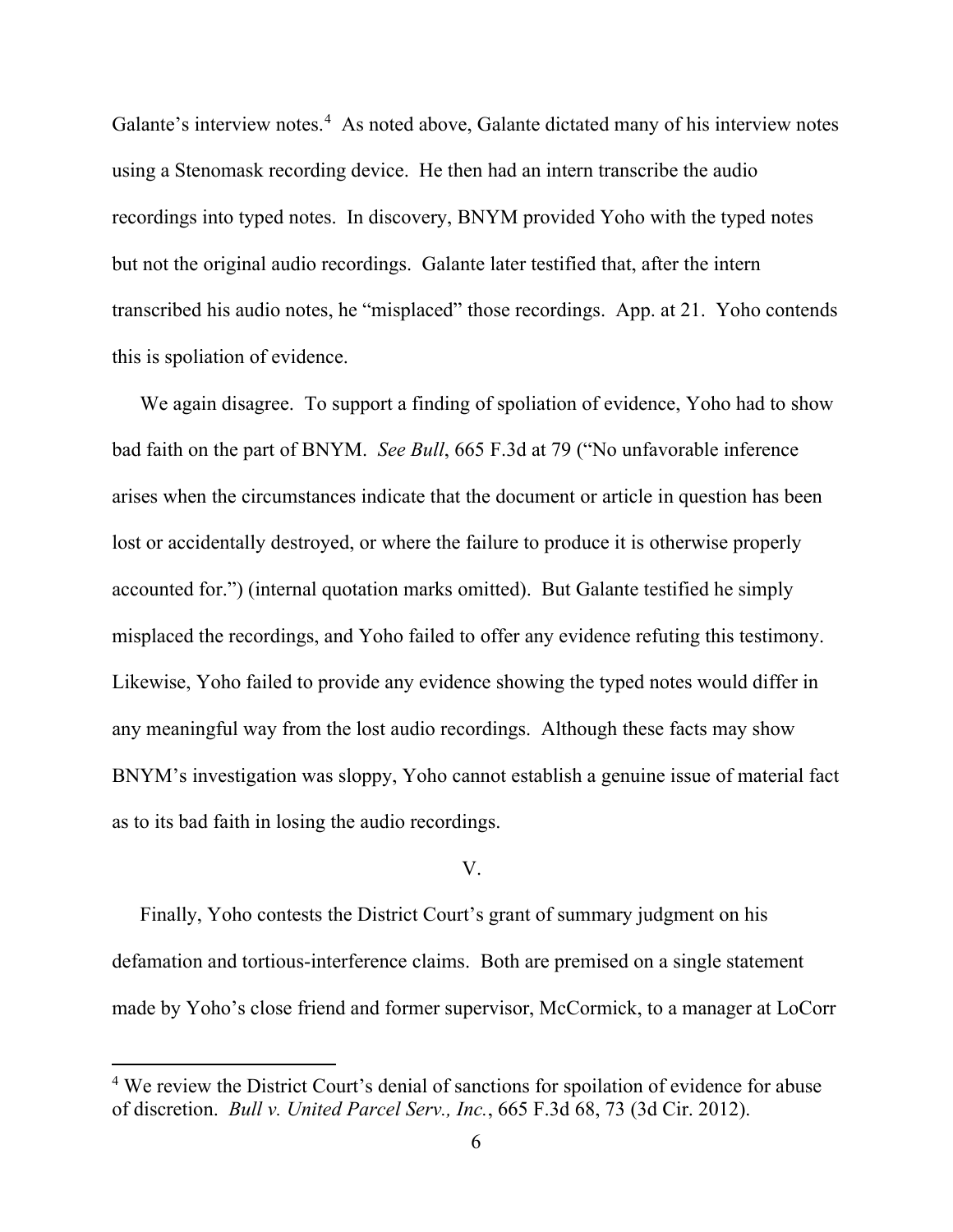Funds, a prospective employer following up on Yoho's resume. [5](#page-7-0) McCormick testified that he tried to be "very complimentary" of Yoho's capabilities. App. at 25. When pushed by LoCorr on why Yoho left BNYM, McCormick refused to get into specifics, replying that Yoho was "not here because he simply ran a red light." App. at 26. The District Court ruled that this statement was not capable of a defamatory meaning, and, nonetheless, it was true.

On appeal, Yoho argues McCormick's statement "created a defamatory implication" that "put[] it out there that he was a sexual harasser." Op. Br. at 47. Under Pennsylvania law,<sup>[6](#page-7-1)</sup> "[a] court must examine the meaning of the allegedly defamatory statement in context" to determine whether "the impression it would naturally engender, in the minds of the average persons among whom it is intended to circulate," is capable "of a defamatory meaning." *Tucker v. Flischbein*, 237 F.3d 275, 282 (3d Cir. 2001) (cleaned up). We agree with the District Court that McCormick's statement is not capable of a defamatory meaning. If anything, it implies Yoho was terminated for cause. Yet "[a] statement that someone has been terminated from employment or terminated for cause, without more, is not defamatory." *Pilkington v. CGU Ins. Co.*, No. 00-2495, 2000 WL 33159253, at \*5 (E.D. Pa. Feb. 9, 2001) (citations omitted). Moreover, the whole of

<span id="page-7-0"></span><sup>&</sup>lt;sup>5</sup> The District Court found Yoho's tortious-interference claim to be "largely duplicative" of [his] defamation claim" because the alleged "tortious conduct at issue is the defamatory statements" made by BNYM. App. at 25. We agree, and thus do not consider further Yoho's tortious-interference claim.

<span id="page-7-1"></span><sup>&</sup>lt;sup>6</sup> The parties agree Pennsylvania law governs Yoho's defamation and tortiousinterference claims.